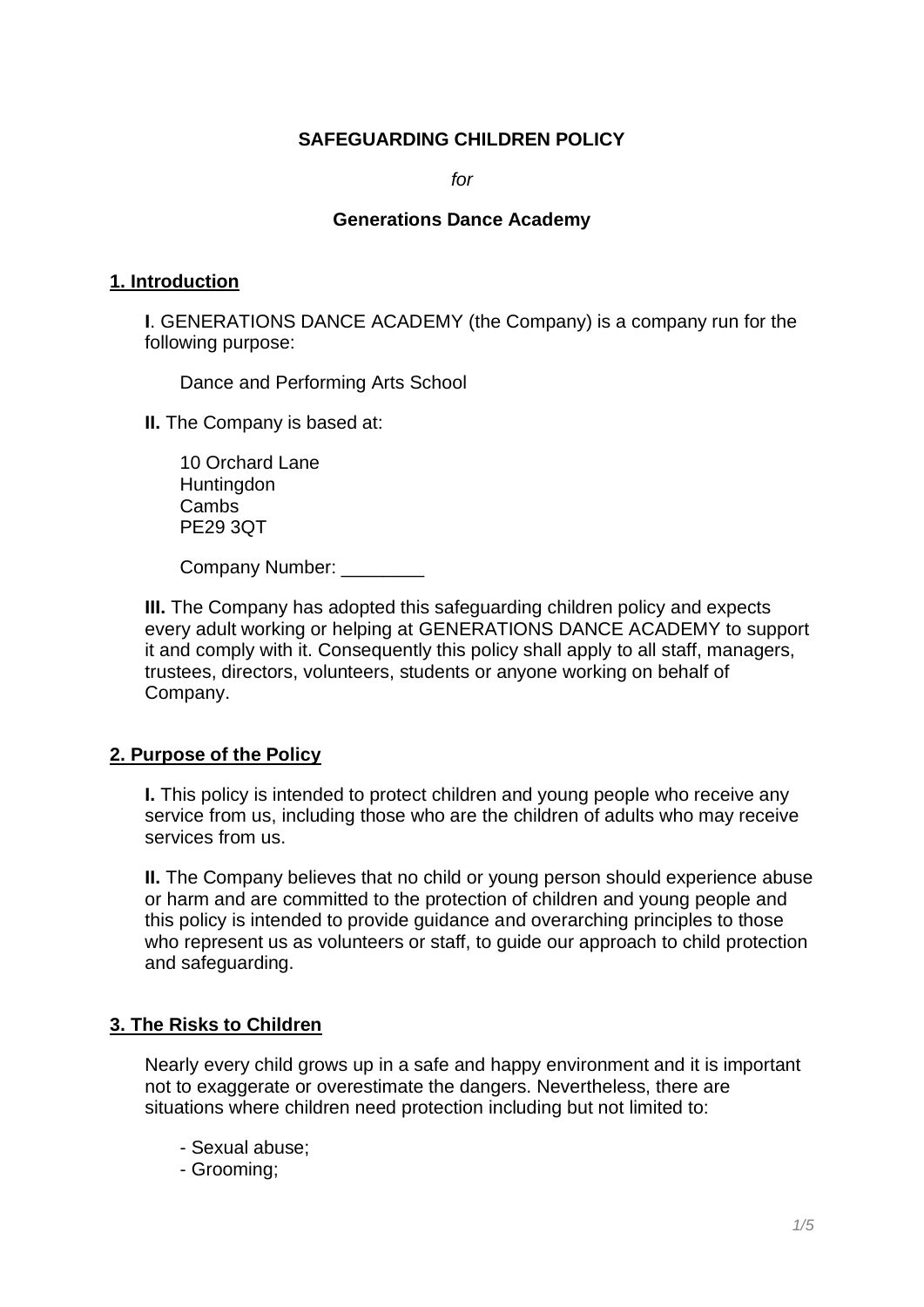- Physical and emotional abuse and neglect;
- Domestic violence;
- Inappropriate supervision by staff or volunteers;

- Bullying, cyber bullying, acts of violence and aggression within our schools and campuses;

- Victimisation;
- Self-harm;
- Unsafe environments and activities;
- Crime; and
- Exploitation.

### **4. Universality of Protection**

The Company recognises that:

- the welfare of the child is paramount;

- all children regardless of race, gender, religious belief, disability, age, sexual orientation or identity have a right to equal protection from harm; - some children are more vulnerable to harm as a result of their circumstances, prior experiences, communication needs or level of dependency; and

- working with children, young people, their parents and/or guardians, carers or other agencies is essential to protecting their wellbeing.

### **5. Safeguarding Children at Events/Activities**

**I.** There are three kinds of events/activities:

- **(A).** those open to adults and children of all ages;
- **(B).** those for children accompanied by a 'parent'; and

**(C).** those for unaccompanied children, which are sometimes run alongside other events/activities.

**II.** At events and activities open to all ages, children under 16 must be accompanied throughout by an adult over the age of 18 who not only brings the child but also takes the child home again afterwards. Young people aged 16 or 17 may attend unaccompanied if they bring the written consent and mobile telephone number of one of their parents.

**III.** At events and activities for children accompanied by a 'parent', children under 16 must be supervised throughout the event by an adult over the age of 18 who not only brings the child to the event but also takes the child home again afterwards. If a lone adult brings more than one child, then the children will have to stay together, so that the one adult can supervise them. Young people aged 16 or 17 may attend unaccompanied if they bring the written consent and mobile telephone number of one of their parents.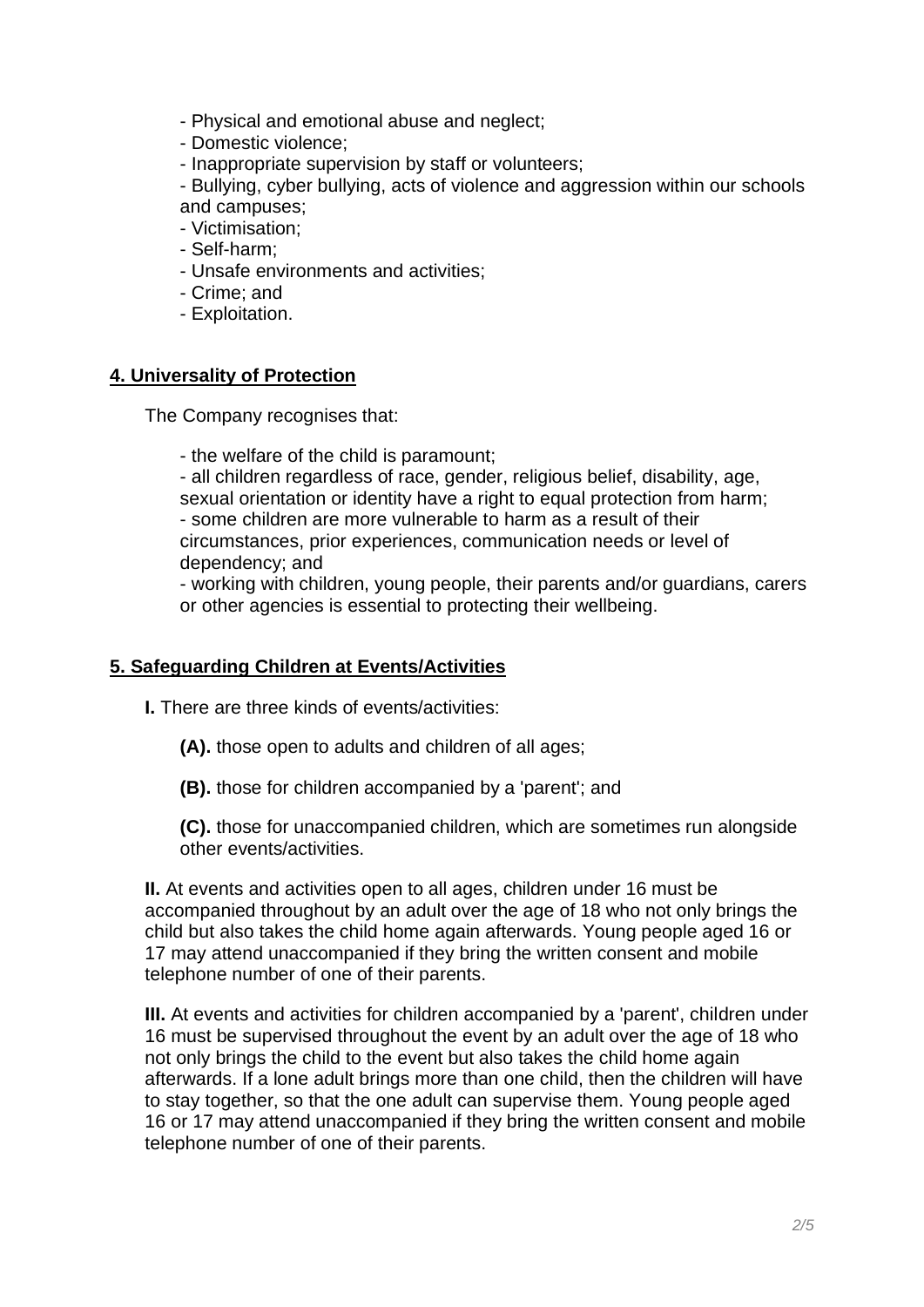**IV.** At events and activities for unaccompanied children, children under the age of 16 must be enrolled by a responsible adult before being left with the event leader. The enrolment must record the child's name, age and address and the names and addresses of the child's parents, plus the parents' mobile telephone numbers. Young people aged 16 or 17 may attend unaccompanied if they bring the written consent and mobile telephone number of one of their parents.

**V.** Both events and activities are to be defined broadly to include any occasions where the Company will be providing a service.

# **6. Disclosure and Barring**

**I.** The Company offers the following activities for children:

### Dance and Performing Arts Classes

**II.** Some of our activities may therefore require adult participants or adult leaders to undergo DBS and/or police checks under the Safeguarding Vulnerable Groups Act 2006. The required level of checking (if any) will broadly reflect the degree and frequency of unsupervised access given to other people's children.

**III.** The Company will take very seriously any allegation of impropriety on the part of any member of the Company. A member of the Company who discovers anything amiss should get in touch immediately with the following:

### WENDY BURKE

**IV.** Allegations will be appropriately reviewed and the likely risk to children and, if appropriate, will consider banning the member from future events or revoking his or her membership or both, but only in full accordance with the rules and procedures of the Company.

### **7. Health and Safety Aspects of Safeguarding Children**

**I.** Before starting any event for unaccompanied children, the Team will carry out a risk assessment and then take steps to minimise all risks to health and safety. Parents and children will be made aware of any particular risks and of the steps to be taken to minimise those risks. The Team will keep a record of all risk assessments.

**II.** Sufficient adults must be present at any event for unaccompanied children to enable one adult to deal with any emergency while another adult supervises the children not directly affected by the emergency.

# **8. Prevention of Bullying**

We will not tolerate the bullying of children either by adults or by other children. If any incident of child-on-child bullying should arise at a the Company event, those involved will be separated immediately and the parents of the children involved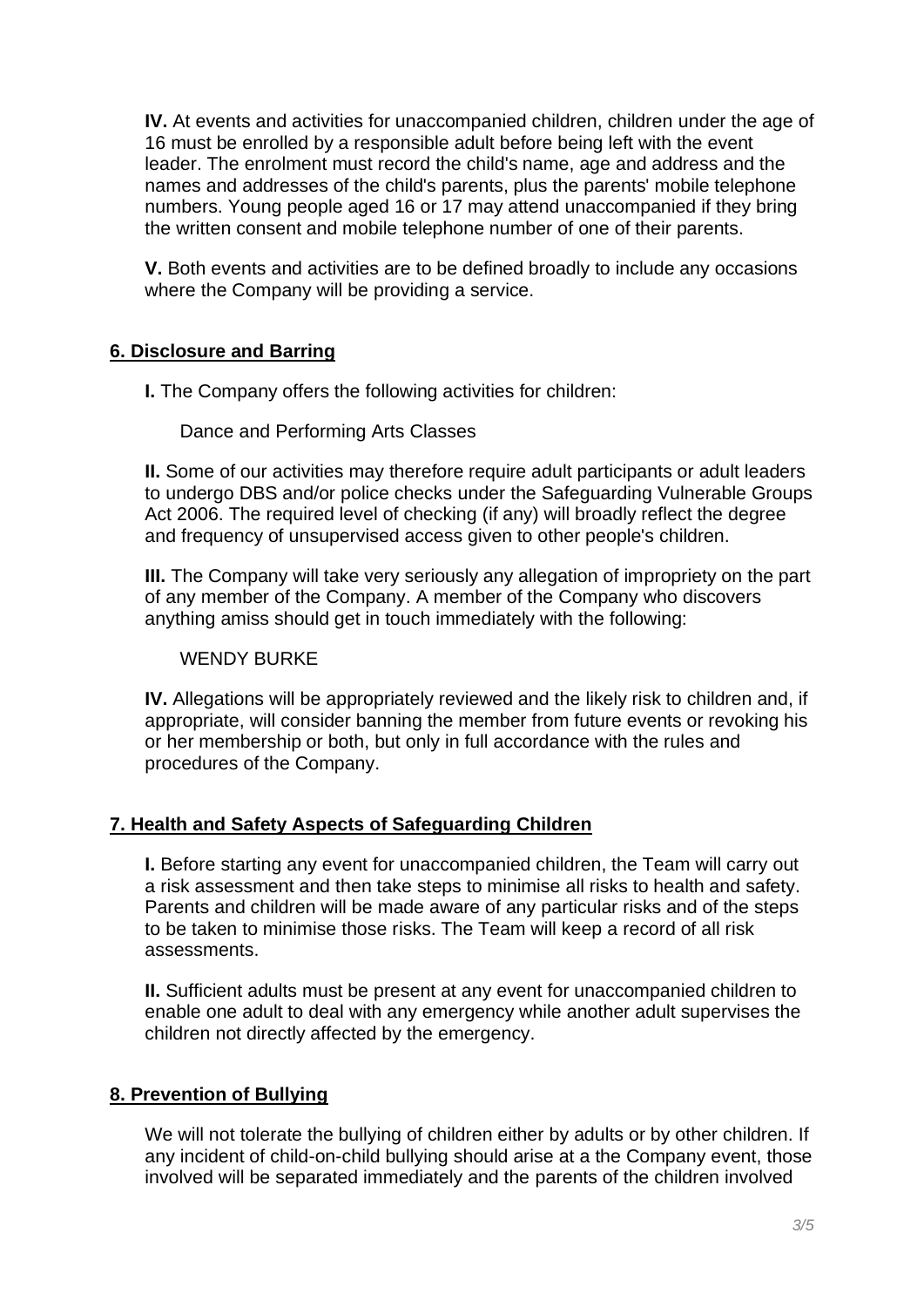will be asked to deal with the matter. The Team will review all incidents of childon-child bullying and assess the likely future risk to children. If appropriate, the Team will consider banning a child from future events, but only in full accordance with the rules and procedures of the Company. Allegations of adults bullying children will be dealt with in accordance with this Policy.

## **9. Photographing Children**

People must expect to have their photograph taken at many of our events and we reserve the right to publish suitable photographs of those attending, along with the names of members involved

### **10. Managing Behaviour, Discipline and Acceptable Restraint**

**I.** Adults supervising children at the Company events must never use any form of corporal punishment. If physical restraint is absolutely necessary to prevent injury to any person or to prevent serious damage to property, then the minimum necessary restraint may be used — but for that purpose only.

**II.** Unacceptable behaviour at the Company events for unaccompanied children will generally be stopped by separating the children from each other and from the group. The miscreants will be suitably supervised and will be returned as soon as possible to the care of their parents.

**III.** The Company may apply a further disciplinary sanction; namely the banning of the child from one or more future events over the following 18 months. Any such sanction would be determined and applied by the following officer: **WENDY BURKE, PRINCIPAL**.

**IV.** A parent who is aggrieved by this ban may appeal to the Company who will hear the views of all relevant persons. The decision of the Company is then final. Any such appeals should be made to, and will be determined by the following officer: **WENDY BURKE, PRINCIPAL**.

### **11. Legal Framework**

This policy has been drawn up in accordance with the following legislation and guidance:

- Children Act 1989
- United Nations Convention on the Rights of the Child
- General Data Protection Regulation
- Data Protection Act 2018
- Human Rights Act 1998
- Children Act 2004
- Safeguarding Vulnerable Groups Act 2006
- Protection of Freedoms Act 2012
- Children and Families Act 2014
- Children and Social Work 2017